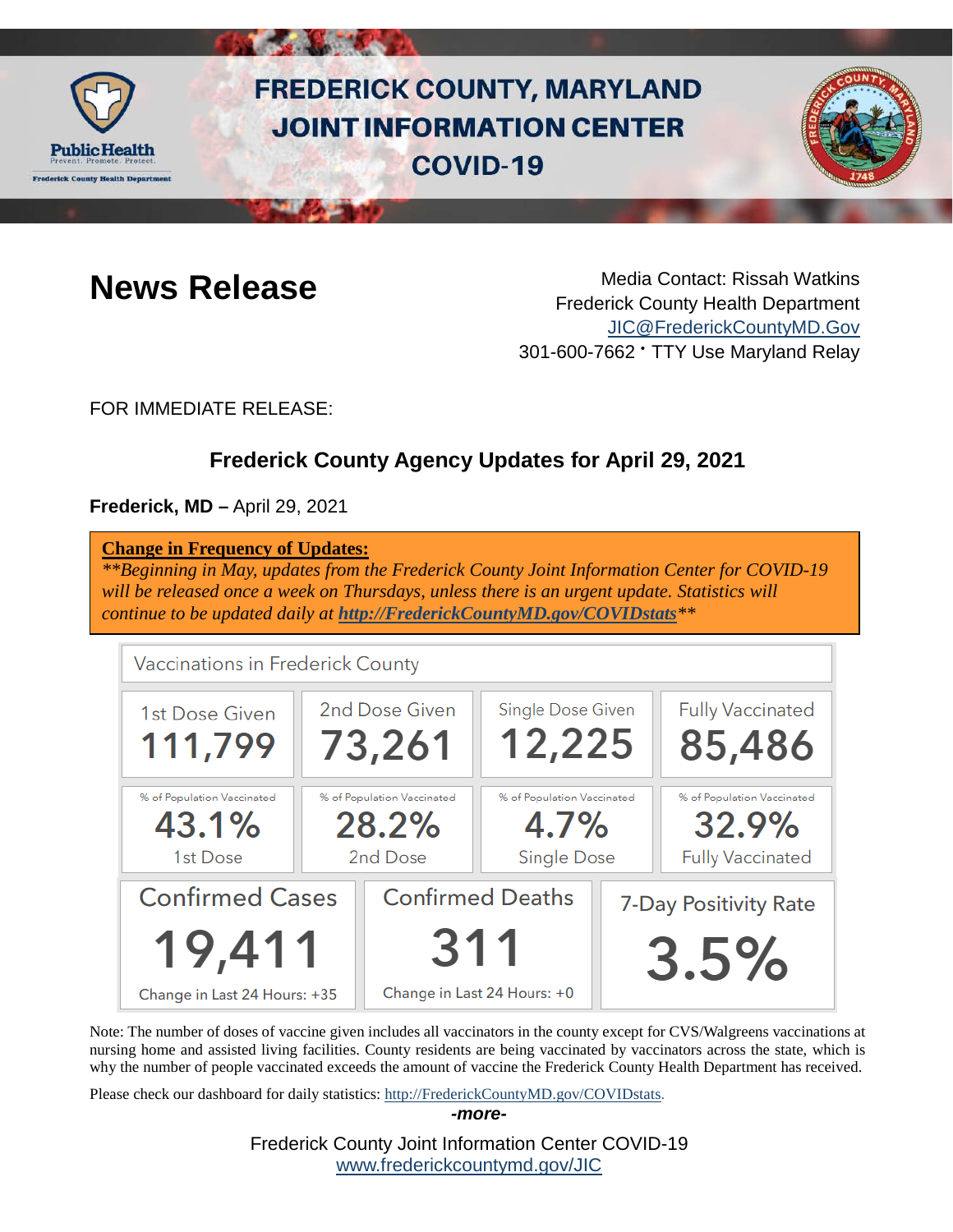

#### **Page 2/JIC**

## Update on COVID-19 Vaccine

A new report in CDC's MMWR is among the first to evaluate the benefits of mRNA COVID-19 vaccines (Pfizer-BioNTech, Moderna) against hospitalization in real-world conditions. People 65 years old and older who were fully vaccinated were 94% less likely to be hospitalized with COVID-19 than people in the same age group who had not been vaccinated. People who were partially vaccinated (14 days after the first dose of a two-dose vaccine) were 64% less likely to be hospitalized. CDC recommends getting a COVID-19 vaccine as soon as you can to prevent serious illness from COVID-19. Learn more: [bit.ly/MMWR42821.](https://bit.ly/MMWR42821?fbclid=IwAR1t3fI2HkHpnT4652EpUafH9tUuPIgWNOPPShOaR7ggeBXW52Gz6Dm_BD0)



## Frederick Vaccination Update

Frederick County Health Department is now holding clinics for people getting first doses of the COVID-19 vaccine at 800 Oak Street in Frederick. You can reach this location from Himes Ave by Dutch's Daughter Restaurant. Oak Street is closed. For directions to location, go to: [http://health.frederickcountymd.gov/OakStreet.](http://health.frederickcountymd.gov/OakStreet)

Appointments for 1st doses of Moderna are available this week at this location for people 18 years and older. Click date to schedule:

- [Friday, April 30 from 9am-6pm](https://www.marylandvax.org/client/registration?clinic_id=11526)
- [Saturday, May 1 from 9am to 4pm](https://www.marylandvax.org/client/registration?clinic_id=11527)

You can also schedule an appointment by calling 301-600-7900 Monday – Friday, 8am-5pm, or call 301-600-7905 for Spanish.

#### **Frederick County COVID-19 Appointment Line**

**Monday - Friday 8AM - 5PM** 



English: 301-600-7900 Spanish: 301-600-7905

**We will be taking walk-ins for these clinics! Please be aware that the process for the noappointment lines will take longer and your vaccination is not guaranteed.**

*-more-*

Frederick County Joint Information Center COVID-19 [www.frederickcountymd.gov/JIC](https://frederickcountymd.gov/JIC)